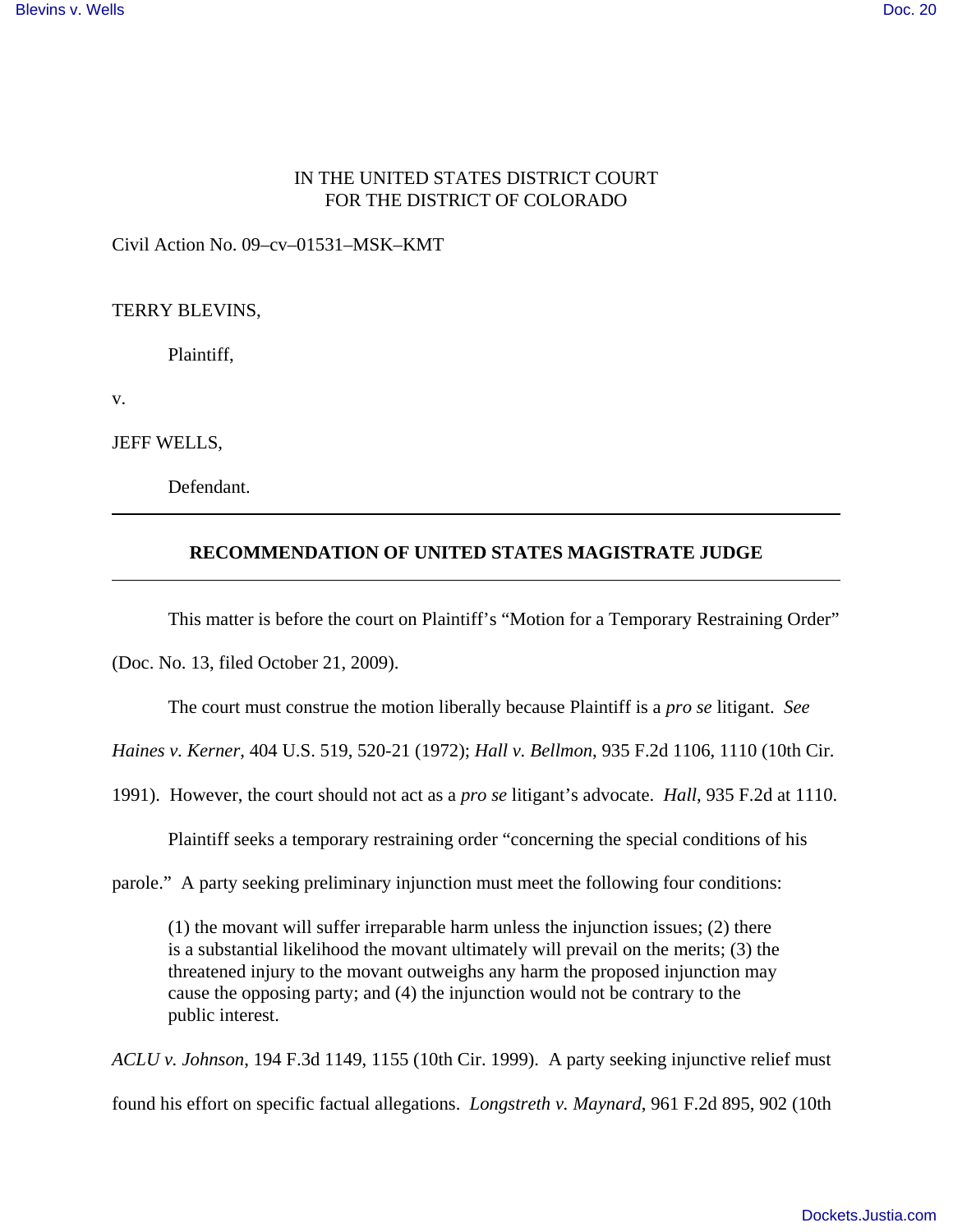Cir. 1992). Ultimately, because "a preliminary injunction is an extraordinary remedy," the moving party must establish that his "right to relief [is] clear and unequivocal." *Schrier v. Univ. of Colo.*, 427 F.3d 1253, 1258 (10th Cir. 2005).

Plaintiff fails to allege any facts that demonstrate he is facing immediate and irreparable injury. Similarly, a party seeking a temporary restraining order must demonstrate clearly, with specific factual allegations, that immediate and irreparable injury will result unless a temporary restraining order is issued. *See* Fed.R.Civ.P. 65(b). In addition, Plaintiff has failed to show there is a substantial likelihood the movant ultimately will prevail on the merits; that any threatened injury to him outweighs any harm the proposed injunction may cause the opposing party; and that a temporary restraining order would not be contrary to the public interest.

Accordingly, this court respectfully

RECOMMENDS that Plaintiff's "Motion for a Temporary Restraining Order" (Doc. No. 13) be DENIED.

## **ADVISEMENT TO THE PARTIES**

Within ten days after service of a copy of the Recommendation, any party may serve and file written objections to the Magistrate Judge's proposed findings and recommendations with the Clerk of the United States District Court for the District of Colorado. 28 U.S.C. § 636(b)(1); Fed. R. Civ. P. 72(b); *In re Griego*, 64 F.3d 580, 583 (10th Cir. 1995). A general objection that does not put the District Court on notice of the basis for the objection will not preserve the objection for *de novo* review. "[A] party's objections to the magistrate judge's report and recommendation must be both timely and specific to preserve an issue for de novo review by the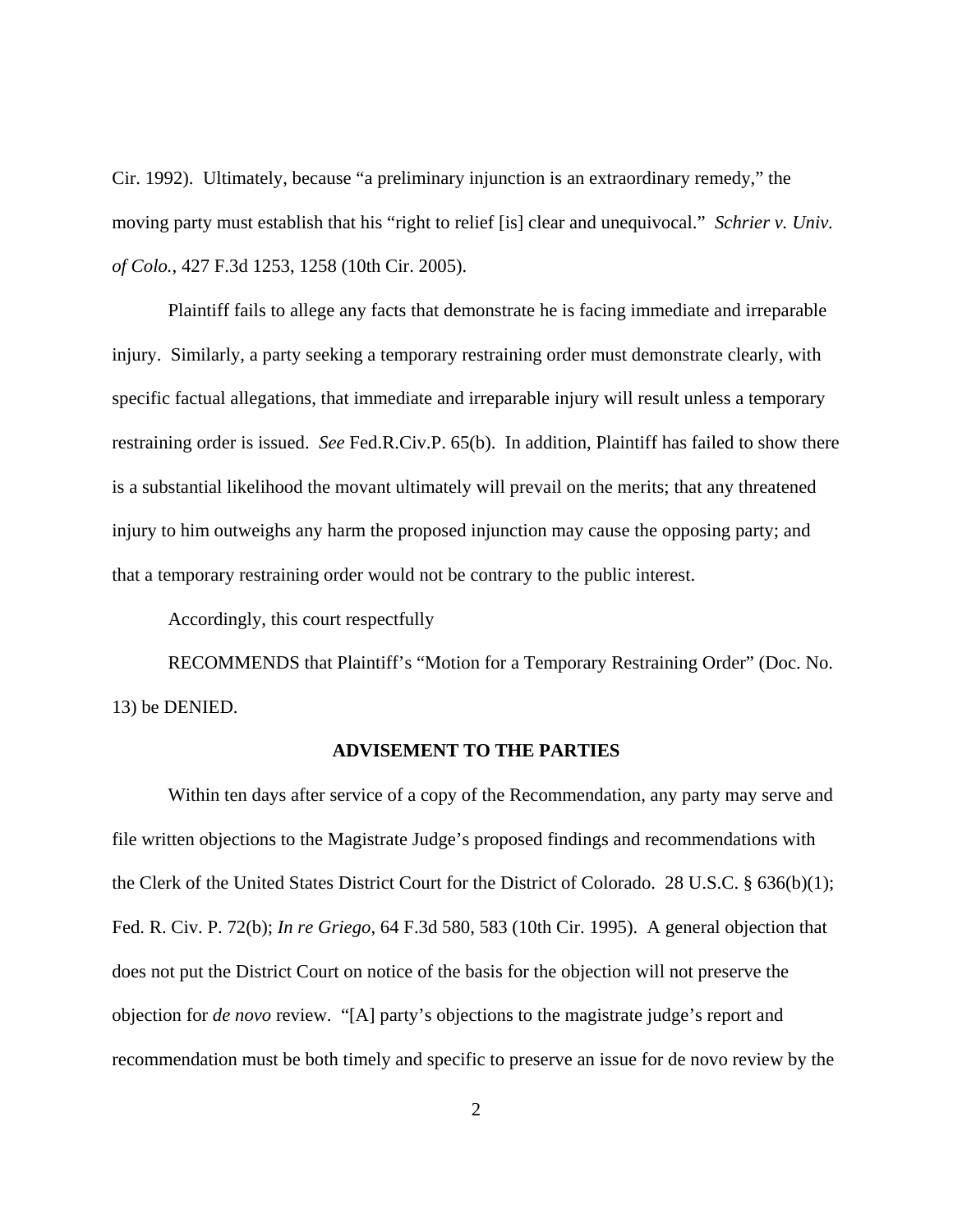district court or for appellate review." *U.S. v. One Parcel of Real Property Known As 2121 East 30th Street, Tulsa, Oklahoma*, 73 F.3d 1057, 1060 (10th Cir. 1996). Failure to make timely objections may bar *de novo* review by the District Judge of the Magistrate Judge's proposed findings and recommendations and will result in a waiver of the right to appeal from a judgment of the district court based on the proposed findings and recommendations of the magistrate judge. *See Vega v. Suthers*, 195 F.3d 573, 579-80 (10th Cir. 1999) (District Court's decision to review a Magistrate Judge's recommendation *de novo* despite the lack of an objection does not preclude application of the "firm waiver rule"); *One Parcel of Real Property*, 73 F.3d at 1059- 60 (a party's objections to the Magistrate Judge's report and recommendation must be both timely and specific to preserve an issue for *de novo* review by the District Court or for appellate review); *International Surplus Lines Insurance Co. v. Wyoming Coal Refining Systems, Inc*., 52 F.3d 901, 904 (10th Cir. 1995) (by failing to object to certain portions of the Magistrate Judge's order, cross-claimant had waived its right to appeal those portions of the ruling); *Ayala v. United States*, 980 F.2d 1342, 1352 (10th Cir. 1992) (by their failure to file objections, plaintiffs waived their right to appeal the Magistrate Judge's ruling). *But see, Morales-Fernandez v. INS*, 418 F.3d